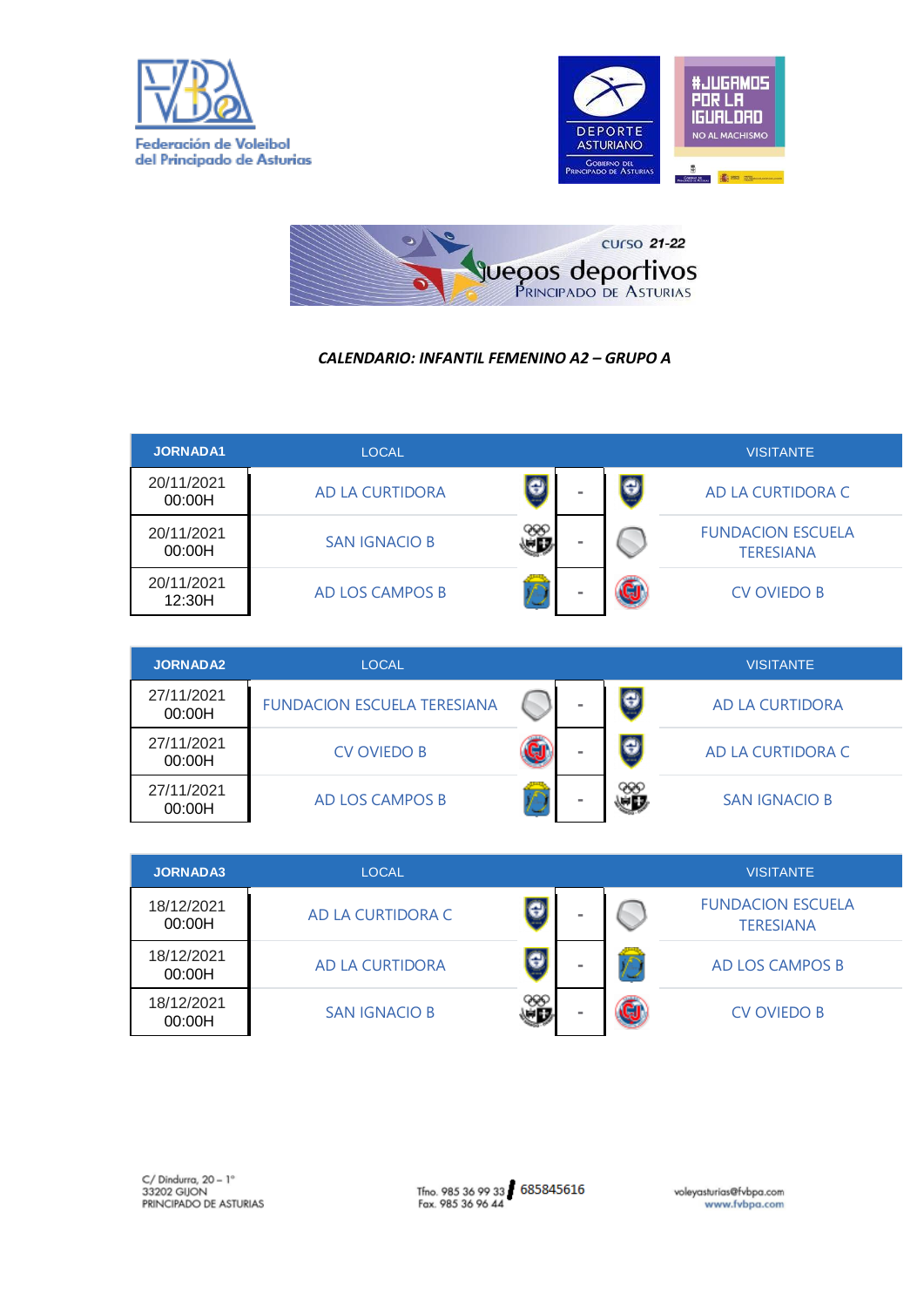



| <b>JORNADA4</b>      | <b>LOCAL</b>         |   |   | <b>VISITANTE</b>                             |
|----------------------|----------------------|---|---|----------------------------------------------|
| 29/01/2022<br>00:00H | <b>SAN IGNACIO B</b> | ▄ | Ō | <b>AD LA CURTIDORA</b>                       |
| 29/01/2022<br>00:00H | AD LOS CAMPOS B      | - | O | AD LA CURTIDORA C                            |
| 29/01/2022<br>00:00H | <b>CV OVIEDO B</b>   | - |   | <b>FUNDACION ESCUELA</b><br><b>TERESIANA</b> |

| <b>JORNADA5</b>      | <b>LOCAL</b>                       |   |          |    | <b>VISITANTE</b>     |
|----------------------|------------------------------------|---|----------|----|----------------------|
| 05/02/2022<br>00:00H | <b>AD LA CURTIDORA</b>             | e |          |    | <b>CV OVIEDO B</b>   |
| 05/02/2022<br>00:00H | <b>FUNDACION ESCUELA TERESIANA</b> |   |          |    | AD LOS CAMPOS B      |
| 05/02/2022<br>00:00H | AD LA CURTIDORA C                  | Θ | $\equiv$ | 脚目 | <b>SAN IGNACIO B</b> |

| <b>JORNADA6</b>      | <b>LOCAL</b>                       |   |          |           | <b>VISITANTE</b>     |
|----------------------|------------------------------------|---|----------|-----------|----------------------|
| 12/02/2022<br>00:00H | AD LA CURTIDORA C                  | e | $\equiv$ | $\bullet$ | AD LA CURTIDORA      |
| 12/02/2022<br>00:00H | <b>CV OVIEDO B</b>                 |   | $\equiv$ |           | AD LOS CAMPOS B      |
| 12/02/2022<br>00:00H | <b>FUNDACION ESCUELA TERESIANA</b> |   | $\equiv$ | æ         | <b>SAN IGNACIO B</b> |

| <b>JORNADA7</b>      | <b>LOCAL</b>           |   |   | <b>VISITANTE</b>                             |
|----------------------|------------------------|---|---|----------------------------------------------|
| 19/02/2022<br>00:00H | AD LA CURTIDORA C      | ā |   | <b>CV OVIEDO B</b>                           |
| 19/02/2022<br>00:00H | <b>SAN IGNACIO B</b>   |   | - | AD LOS CAMPOS B                              |
| 19/02/2022<br>00:00H | <b>AD LA CURTIDORA</b> | ā | - | <b>FUNDACION ESCUELA</b><br><b>TERESIANA</b> |

Tho. 985 36 99 33 685845616<br>Fax. 985 36 96 44

voleyasturias@fvbpa.com<br>www.fvbpa.com